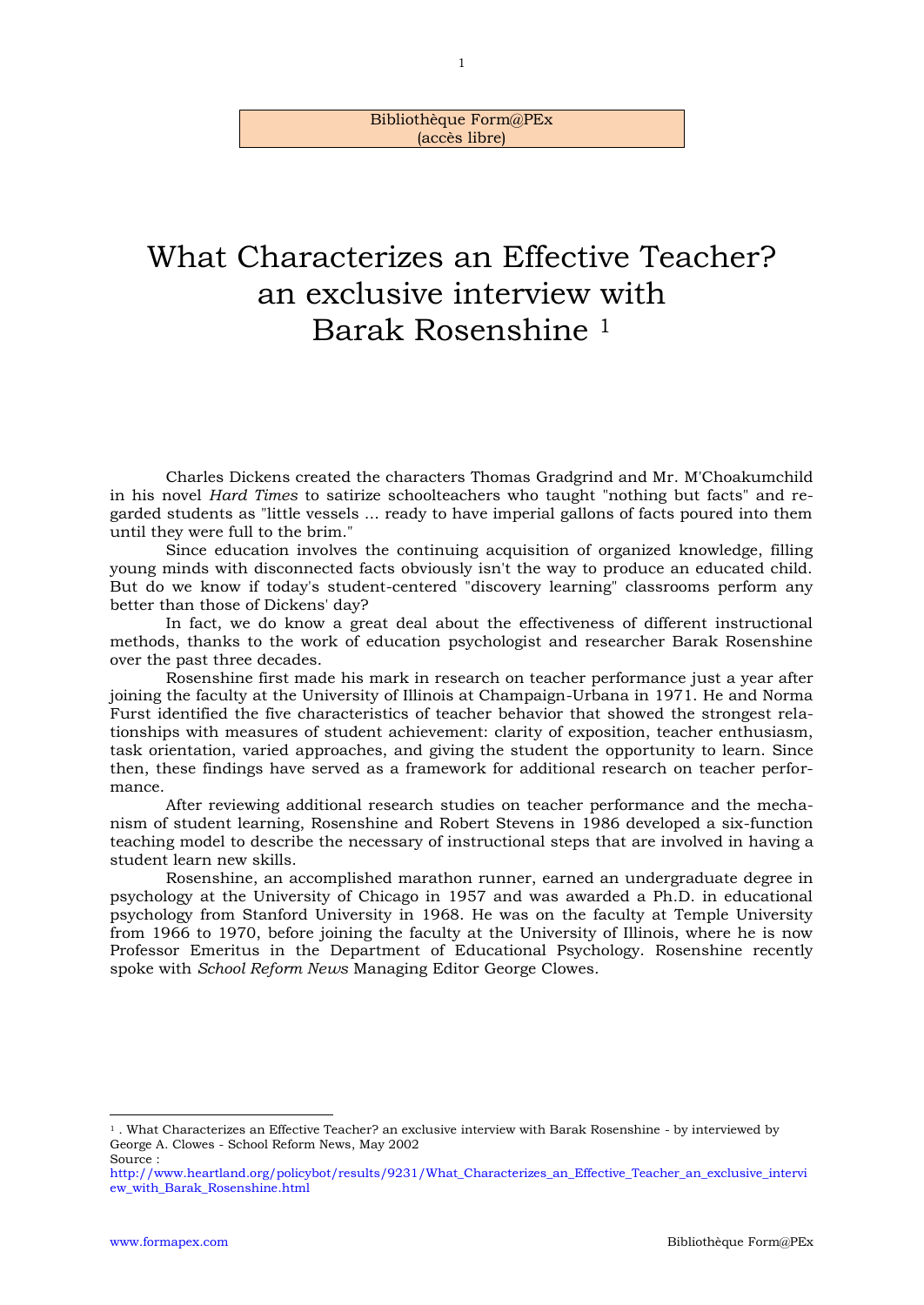**Rosenshine:** I started out as a high school teacher, teaching U.S. history for six years before going to graduate school at Stanford. When I arrived there, in 1963, I came across a book called *Handbook of Research on Teaching*, and I said, "That's it—I want to study how to improve teaching." I took the class that used the book and I've been studying research on teaching ever since.

**Clowes:** *If we're talking about better teaching methods, we need to have some idea of the end result that teaching is intended to achieve. What is the aim of educating a child, and how would you define a satisfactory finished product?*

**Rosenshine:** Education involves starting with a novice and helping the novice become an expert who has strong, readily accessible background knowledge. It's important that background knowledge be readily accessible, and this occurs when knowledge is rehearsed and well-connected and tied to other knowledge. As anyone knows who's studied all night for an exam, that knowledge may not be accessible a month later because it hasn't been sufficiently rehearsed or applied.

Experts not only have well-developed knowledge, they also have strong connections between different parts of that knowledge. When experts access one piece of knowledge, they also access all the other related pieces.

For example, if you mention one thing about the Civil War to American history experts, they are able to connect that information to the intellectual, the economic, and the political knowledge they have about the Civil War. Not only can they connect, but the connections are firm, and are readily accessible because they have been practiced. These knowledge structures are called schema and experts have well-developed and well-connected schema.

**Clowes:** *It sounds as if the computer is modeled after the way the human mind works, with memory for storage of facts and the key being whether you can access them when you need them.*

**Rosenshine:** One very promising area of teaching research has been to compare the knowledge structures of experts and novices. For example, the experts might be professors of physiology and the novices might be interns or graduate students. Or the experts could be experienced lawyers and the novices were first-year lawyers.

What the researchers consistently found was that the experts had more and better constructed knowledge structures and they had faster access to their background knowledge. These findings occurred in diverse areas such as in chess, in cardiology, chemistry, and law. They also compared expert readers with poor readers and found that the expert readers used better strategies when they were given confusing passages to read.

A lot of expert-novice research was done from the mid-1980s until about 1992, but then it stopped. I would have hoped they would have gone on to ask questions such as, "What sort of education should novices go through in order to become like experts?" and "What does creating expert knowledge mean for classroom instruction?"

But, unfortunately, the research was never used to develop an instructional package for training experts. It was never used to establish instructional goals for classes to teach all children to be like the experts. Our goal should be to develop experts, and we're not doing it.

**Clowes:** *What do we know about the mechanism of learning that would help us develop an instructional method to develop children into experts?*

**Rosenshine:** First, there's the notion of teaching new material in small steps so that the learning process isn't overloaded by getting too much at once. In addition, there's structure, with the teacher delivering a well-organized presentation and providing students with models and demonstrations of the new material. Then the children begin to practice and are given sufficient supervised practice until they are consistent.

The aim is to have students connect the new material to previous material and to practice until they become fluent, particularly if they're learning skills. Once that is accomplished, the students could go on to experiential learning activities involving inquiry and more com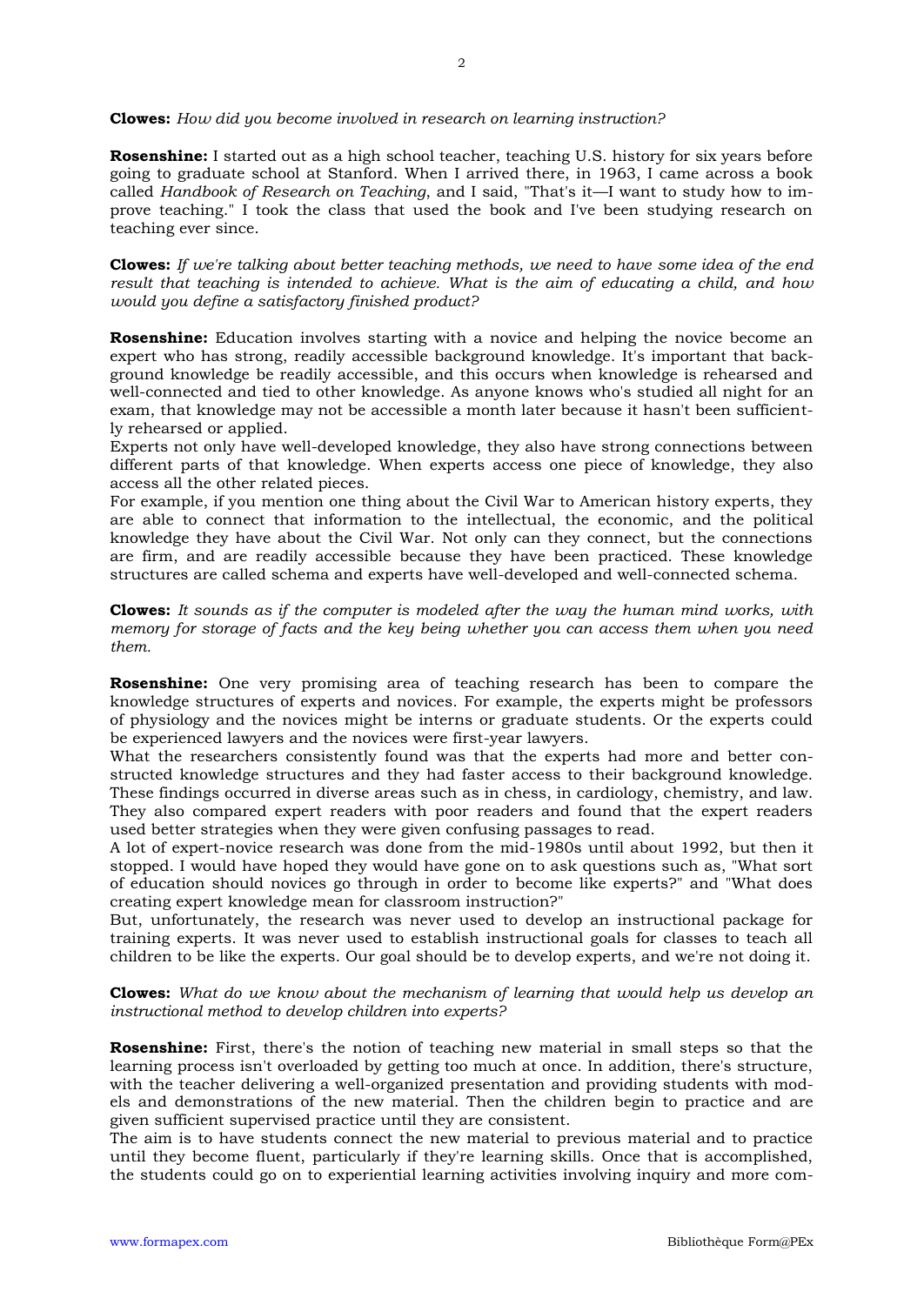plex investigations.

We have found that the most effective teachers, those teachers whose classes made the highest yearly gain, provided a good deal of instructional support for the students. They provided this support by teaching new material in manageable amounts, modeling, guiding student practice, helping students when they made errors, and providing for sufficient practice and review. Many of these teachers also went on to experiential, hands-on activities, but they always did the experiential activities after, not before, the basic material was learned.

**Clowes:** *You have said that one way to help students learn is to provide them with cognitive strategies. What exactly does that mean?*

**Rosenshine:** "Cognitive strategies" refers to specific strategies students can use to provide a support in their initial learning. For example, in teaching writing there is a cognitive strategy called the five-paragraph essay. The format for this essay suggests that students begin with an introductory paragraph containing a main idea supported by three points. These points are elaborated in the next three paragraphs, and then everything is summarized in the final paragraph.

Some teachers hate this format. They think it's reducing learning and taking away creativity. Others love it. I once saw an excellent example of this format when I was observing teachers who had been nominated as being "inspiring." The teacher I was observing was teaching the five-step essay to an advanced class in English. The class had learned *Macbeth*  and they were developing an essay to prove a particular point about the play.

On the first day, the teacher presented the prompts and modeled how to use it. With the class's help, he modeled the introductory paragraph. He then modeled how you would take each point and develop supporting arguments. Then he modeled the summary. During this instruction he presented the material using small steps. This instruction gave the students a framework within which they could develop their own material. The next day, the students worked in pairs to develop a five-paragraph essay on another issue from *Macbeth*. Then, on the third day they worked alone.

There were three types of support in these lessons: the framework of the five-paragraph essay within which the students could develop their arguments; the modeling by the teacher; and the temporary support of another student as they began to develop those arguments for themselves.

The teacher told me he used this same approach with classes of varying abilities and had found that the students in the slower classes hung on to the five-step method and used it all the time. Students in the middle used the method some of the time and not others, while the brighter students expanded on it and went off on their own. But in all cases, the fivestep method served as a scaffold, as a temporary support while the students were developing their abilities.

**Clowes:** *It sounds like training wheels on a bike.*

**Rosenshine:** That's right. It is training wheels. It's a crutch. But no one walks with a crutch who doesn't need it. These prompts provide needed initial and temporary support.

Over the last fifteen years, a number of prompts have been developed which serve to help children learn new materials. For example, prompts have been developed to teach students how to summarize a paragraph. That teaches them to look for the main point and the details. Once children learn to do that, they can become better readers and better writers. It was shown, in a number of studies, that children who were taught these procedures were superior to control students.

The State Department of Wisconsin has produced a book of various types of or concrete prompts, prompts that can help students in writing, in reading, and in comprehension. Most of these prompts have been tested in experimental studies. One of the prompts is a story web, which involves mapping a story into a web structure. That teaches students to look for the structure in a story and once they've learned to do that, they become more independent readers.

**Clowes:** *You've made the point that it's easier for children to develop misconceptions with student-directed learning as compared to direct instruction. Could you address this issue?*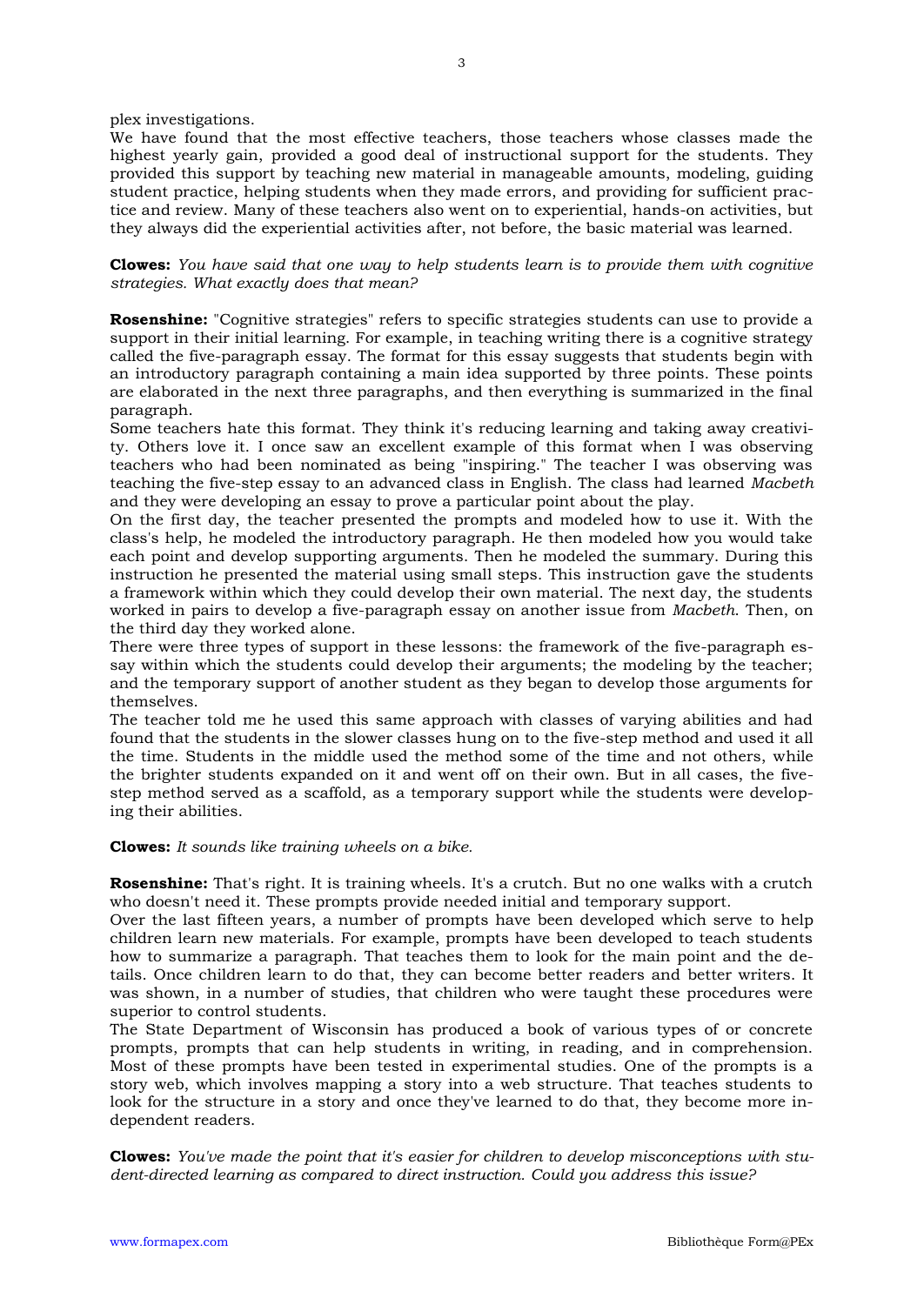**Rosenshine:** Human beings are logical, and we try to be as logical as we can. But trying to be logical sometimes results in misconceptions. Take the question: Is the Earth closer to the sun in the winter or the summer? It seems logical to believe that the Earth would be closer to the sun in the summer, whereas in truth it's just the opposite.

Now, the fact that people are logical can lead to quite different implications for instruction. One implication would be to have discovery learning so that children are put in situations where they can use their logic and figure out their own learning. Another implication would be to avoid putting children in situations where they could develop misconceptions that would have to be corrected later.

Jere Brophy noted the possibility, in project-based learning, that some students will have difficulty distinguishing valid content from invalid content. Brophy said that students, particularly less able students, might have difficulty recognizing the signal amid all the noise. In the process of trying to make sense out of what may be a confusing situation, many students may develop quite logical-seeming misconceptions, misconceptions that then are very difficult to change.

Ziggy Engelmann also wants to be sure that children don't develop misconceptions when they are learning how to read with his direct instructing method. He knows that beginning readers frequently confuse the letters "b" and "d." He also knows that once they do confuse these two letters, it's very difficult to straighten them out. So Engelmann does not teach them close together, and he emphasizes visual differences between the two letters.

But when children learn those two letters in a discovery mode, then the chances of them developing the misconception increase. This is particularly a problem for lower-achieving children. They are more likely to develop misconceptions and they are more likely not to be able to straighten out the misconceptions later. The structured approach to initial learning makes most sense for them.

I've been to a number of schools with large proportions of children in the federal Free and Reduced Lunch program where all the children learn how to read and decode in kindergarten, and are reading fluently after a few months in first grade.

What I've found at those schools is a strong, basic approach to learning, but with room provided for experiential learning after the children have mastered the basics. In other words, provide the initial instruction by the teacher, be sure the children know what they're doing, and then send them off into the experiential learning.

This is exactly what Alex Molnar and John Zahorik reported in the latest study from the University of Wisconsin-Milwaukee on the SAGE class-size reduction experiment in Wisconsin. They identified teachers whose students were consistently high-achieving and compared them with teachers whose students were consistently low-achieving. They found the primary teaching method of the higher-achieving teachers is explicit instruction. These teachers also engage their students in experiential learning.

But they point out the experiential learning comes after more teacher-centered instruction. In other words, the higher-achieving teachers use explicit teaching first and then use experiential learning only *after* students have developed a firm grasp of the new knowledge. I used to talk about this years ago as a funnel, where, when you're starting, you do the basic stuff, and then, as the children get better, you expand it and open it up. This study is an example of that. It also has some beautiful examples of teachers who present and model, and do it quickly.